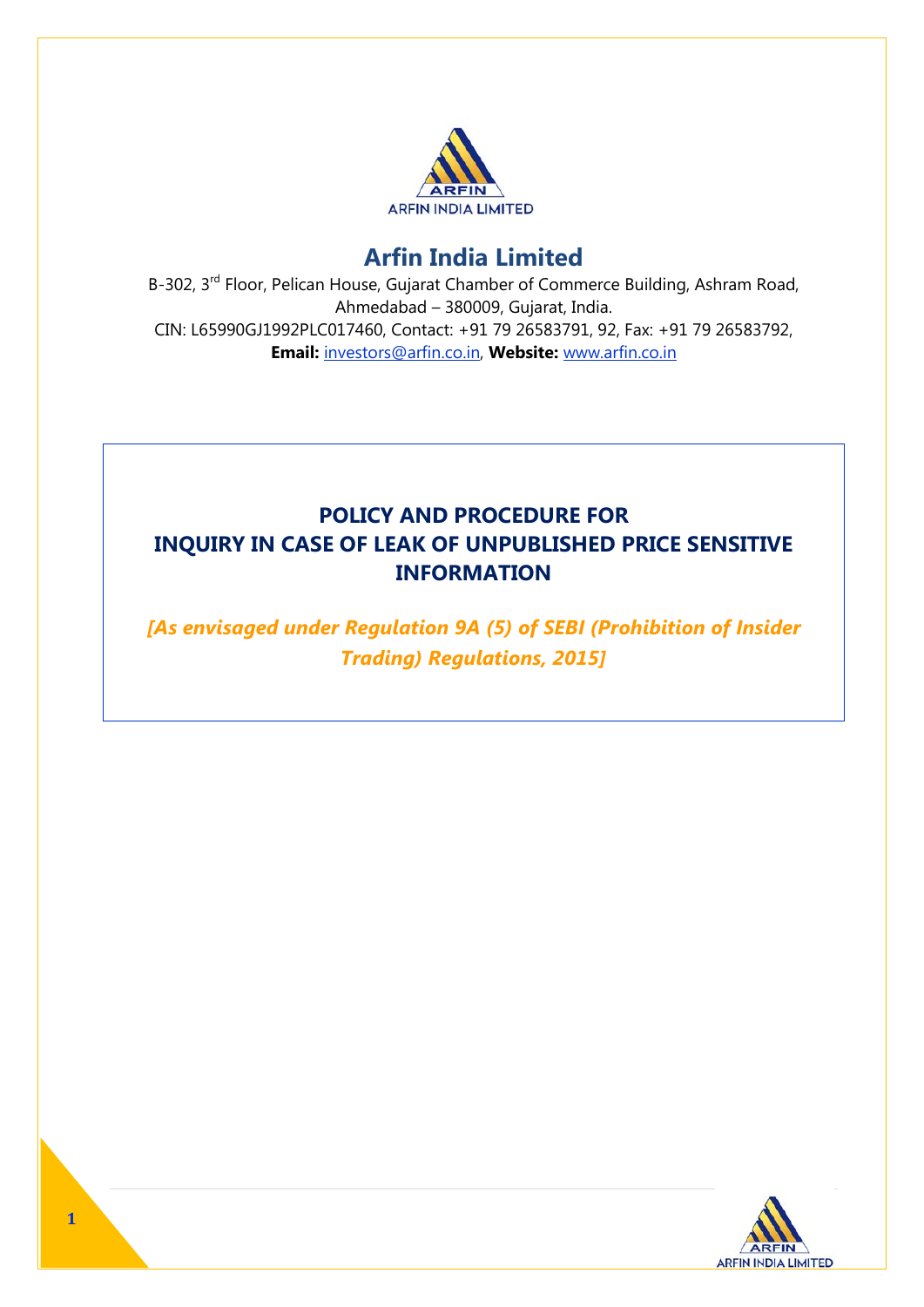## **POLICY AND PROCEDURES FOR INQUIRY IN CASE OF LEAK OF UNPUBLISHED PRICE SENSITIVE INFORMATION AS PER REGULATION 9A (5) OF THE SEBI (PROHIBITION OF INSIDER TRADING) REGULATIONS, 2015:**

## **Procedure revised and approved by Board in its meeting held on February 13, 2019 (Effective from April 1, 2019)**

## **1. DEFINITION**

- **"Unpublished price sensitive information"** UPSI means any information, relating to a company or its securities, directly or indirectly, that is not generally available which upon becoming generally available, is likely to materially affect the price of the securities and shall, ordinarily include but not restricted to, information relating the following:
	- $\triangleright$  Financial results:
	- Dividends;
	- $\triangleright$  Change in capital structure;
	- Mergers, de-mergers, acquisitions, delistings, disposals and expansion of business and such other transactions;
	- $\triangleright$  Changes in key managerial personnel
	- Material events in accordance with the SEBI (Listing Obligations and Disclosure Requirements) Regulations, 2015.
- **Timushing 1 Insider**" means any person who is:
	- $\triangleright$  a connected person; or
	- $\triangleright$  in possession of or having access to unpublished price sensitive information

#### **"Internal controls"** includes;

- $\triangleright$  all employees who have access to UPSI are identified as designated employee;
- $\triangleright$  all the UPSI shall be identified and its confidentiality shall be maintained;
- $\triangleright$  adequate restrictions shall be place on communication;
- $\triangleright$  Confidentiality agreements shall be signed or notice be served to all such employees and persons;
- $\triangleright$  Periodic review to evaluate effectiveness by Audit Committee;

**"Disciplinary Action"** means any action that can be taken on the completion of I during the investigation proceedings including but not limiting to a warning, imposition of fine, suspension from official duties or any such action as is deemed to be fit considering the gravity of the matter.

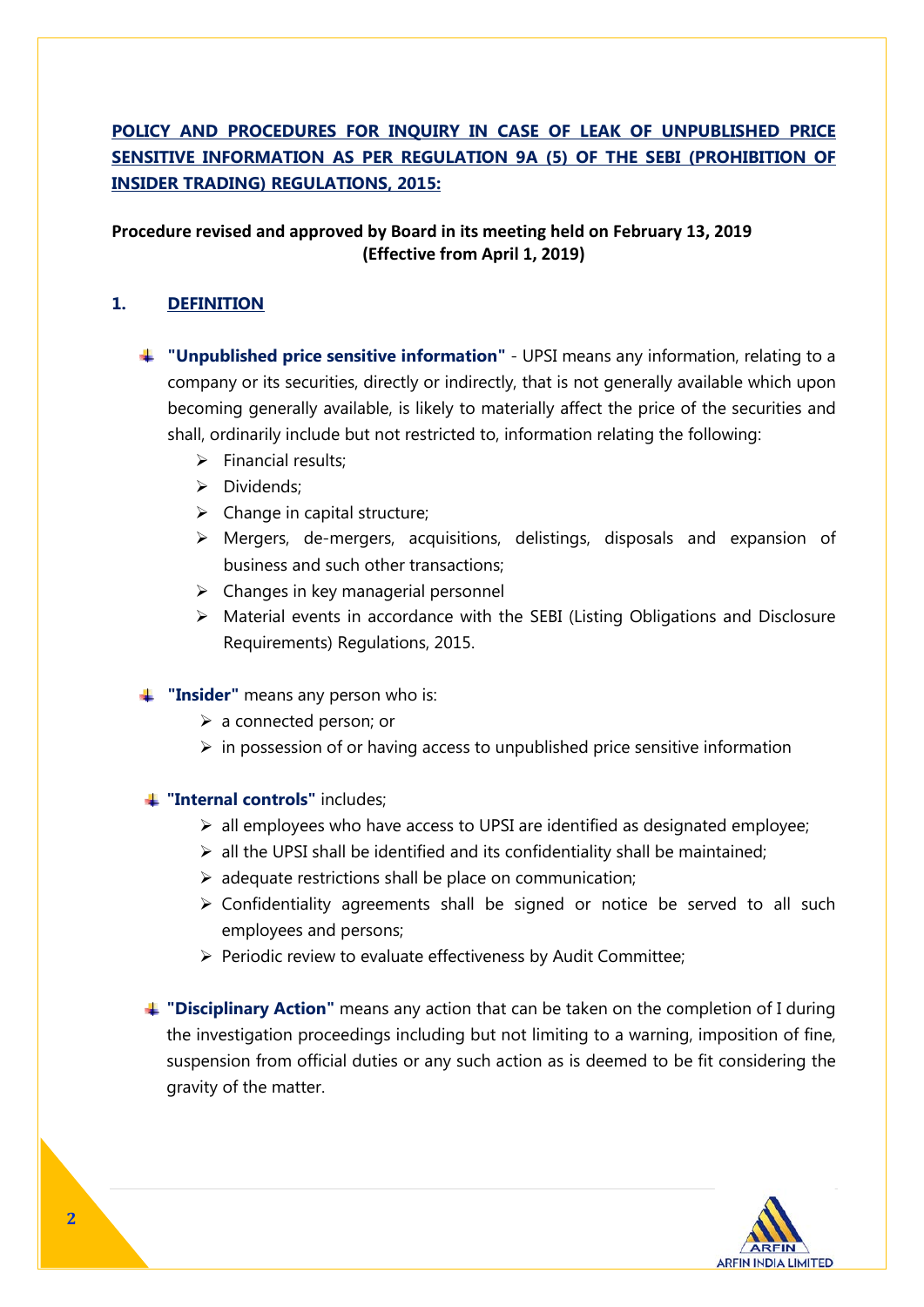## **2. SCOPE OF THE POLICY**

- $\triangleright$  The policy intends to cover serious concerns that could have grave impact on the operations and performance of the business of the Company;
- $\triangleright$  This policy is an extension of the Arfin Code of Internal Procedures and Conduct for Regulating Monitoring and Reporting of Trading by Insiders;
- $\triangleright$  Insiders should not act on their own in conducting any investigation activities;
- $\triangleright$  Any untrue allegations will not be taken up and investigated and appropriate action will be taken for the same;
- $\triangleright$  Appropriate and fair enquires and verification on market rumours;

### **3. INVESTIGATION AND PROCEDURE OF INQUIRY**

- $\triangleright$  Board of Directors authorise immediate superior of the department and company secretary & compliance Officer of the company to initiate appropriate inquiries on becoming aware of leak of UPSI or suspected leak of UPSI and inform the board promptly of such leaks, inquiries and results of such inquiries.
- $\ddot{\phantom{1}}$  How to Report; You must report all suspected violations to i. Your Immediate Superior ii. CS and Compliance Officer; at [cs@arfin.co.in;](mailto:cs@arfin.co.in) investor@arfin.co.in;
- $\triangleright$  If you have reason to believe that your immediate supervisor or the Compliance Officer is involved in the suspected violation, your report may be made to the Audit Committee of Arfin at:

#### **Address:-**

B-302, 3<sup>rd</sup> Floor, Pelican House, Nr. Natrai Cinema. Gujarat Chamber of Commerce Building, Ashram Road, Ahmedabad, Gujarat - 380009 India

- $\triangleright$  The investigation shall be completed normally within 45 days of the receipt of the complaint.
- $\triangleright$  If it is not completed within 45 days, Compliance office shall provide proper explanations to the Chairman of the Audit Committee for the delay.